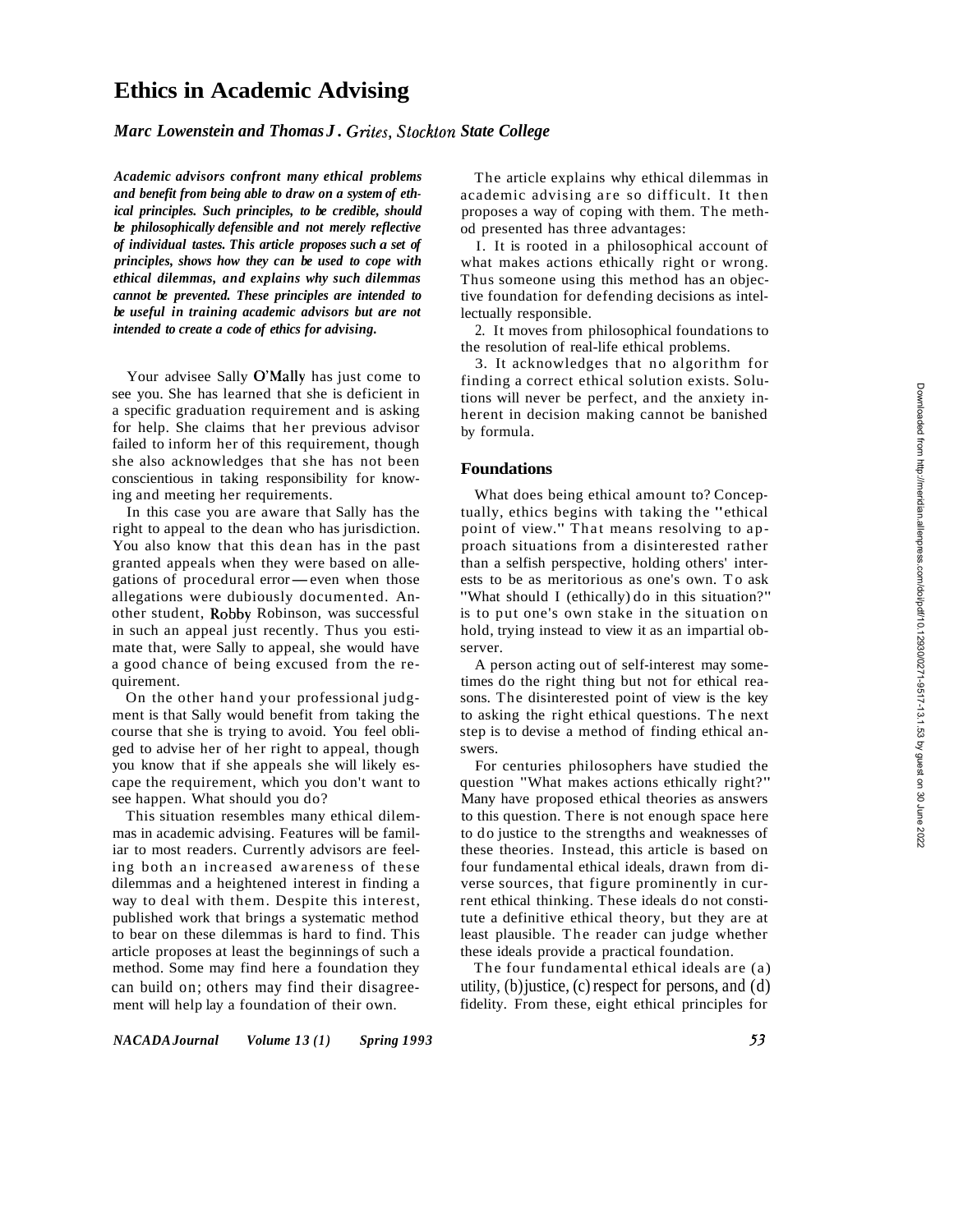academic advising follow and can be applied to specific problems with the goal of finding solutions. They will be applied to the case of Sally O'Mally and to other cases as well.

# **Four Ethical Ideals**

### *Utility*

The ideal of utility tells us always to act so as to bring about the most favorable possible balance of benefit over harm for the largest number of individuals (counting all affected individuals as equally important) for the long run as well as the immediate future. This is the notion that has been summarized a bit simplistically in the slogan "the greatest good for the greatest number." Philosophers call utility a *consequentialist* principle because it judges actions according to their consequences. (The significance of this concept will be clearer in light of contrasting principles below.)

Utilitarians believe that a person facing an ethical decision must calculate the likely results of alternative courses of action and choose the one that appears likely to bring about the most benefit or least harm. Such calculations are complicated, utilitarians hold, because (a) we are ethically obligated to think through possible consequences of our actions, (b) we are responsible for any results that could be foreseen, and (c) the lines of cause and effect leading to these results can be hard to trace. Nonetheless, it is on this basis that our actions should be ethically evaluated.

### Justice

The principle of justice holds that we must treat all individuals equally, granting no one rights or privileges that are not granted to all. This idea of fairness strikes a responsive chord in most of us. Contemporary philosopher John Rawls (1971) has suggested that it is fair to attach differential privileges to particular roles or positions only if those roles are open to all and the special treatment indirectly benefits everyone, even the least advantaged (e.g., special privileges that might be accorded the President of the United States).

The contrast between justice and utility is apparent in the economic sphere. Utility might favor maximizing production to bring about the most goods but not focus on who gets to enjoy those goods, whereas justice might place more emphasis on equalizing individuals' rights within

the system even if that results in lower output. An excellent example lies in the debate over reducing the capital gains tax.

Justice is not a consequentialist ideal. Fairness is desirable in itself, irrespective of any benefit that may accrue as a result of it. Justice demanded freeing the slaves, not because they would be better off but because they had the same right to freedom as everyone else.

It is not always obvious how to implement the ideal of justice. The controversy over affirmative action programs, for example, hinges on what justice requires of us to equalize opportunities for previously disadvantaged groups.

### *Respect for Persons*

This ideal received its most famous statement from Immanuel Kant (178511959) in the 18th century but remains important in contemporary applied ethics. Respect for persons commands us to treat individuals as ends in themselves, never solely as means to our own ends, and to treat them as rational, autonomous agents, not merely as things that can be manipulated. Some rules that follow from these abstractions are (a) to tell people the truth, which they need if they are to make decisions; (b) to respect their privacy; and (c) to support their autonomy.

This ideal, too, is distinct from the consequentialist approach. People are entitled to make their own decisions and to know the truth while doing so, whether or not the resulting decisions will be the best for all concerned or even for themselves. We are forbidden from manipulating others even to bring about worthy goals.

### *Fidelity*

Fidelity commands us to live up to commitments that we have made, both explicitly and implicitly. For example, it requires us to keep our promises. A little less obviously, it states that our choices often commit us to responsibilities we may not be aware of. For instance, to become a parent is to shoulder a wide range of responsibilities, some of which can be most difficult, even though one may not be thinking of these while deciding to take on the role.

As with justice and respect for persons, fidelity is not based on consequentialism. The obligation to keep promises is not contingent on whether we like the consequences of doing so.

An important fact—already noted—about these four ethical ideals is that they can conflict.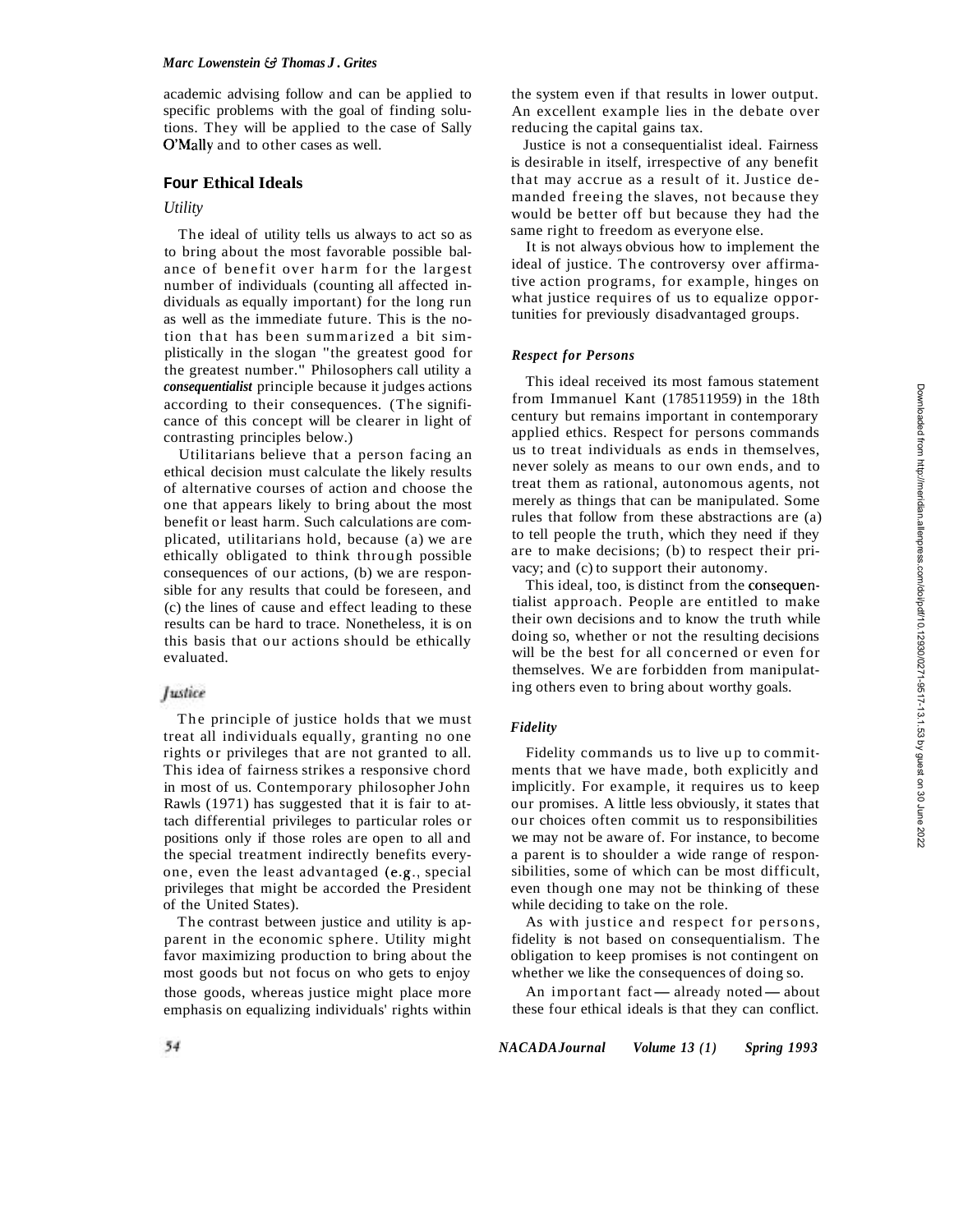For example, it is not difficult to envision circumstances in which one can keep a promise only by telling a lie or in which one can treat everyone equally only at the cost of accomplishing less total good than otherwise. Ethical dilemmas arise in just such circumstances. Two plausible ethical ideals can provide *prima facie*  plausible reasons for adopting opposite courses of action. Our anxiety when confronting an ethical dilemma stems from the knowledge that whichever course we choose, we will be turning our backs on good reasons for choosing the other. This phenomenon is the source of such agonizing ethical problems confronting modern medicine as (a) allocating scarce medical resources, (b) deciding when it is permissible to cease heroic measures to keep a person alive, or (c) deciding whether to require HIV testing for medical personnel.

# **Ethical Principles for Advising**

From these philosophical foundations we can derive eight ethical principles for academic advising. Attention should be paid not only to the explanation of each principle but also to the ideals from which it is derived.

1. *Seek the best possible education for the advisee.*  This is a utilitarian principle. In an educational setting, the good that we hope to maximize is education and its attendant benefits. It is not always easy to judge what will be the best education; our obligation is to do our best with the information available. This will benefit students, people with whom they will later have contact, and society as a whole.

2. *Treat students equitably; don't play favorites or create special privileges.* Treating students equitably does not mean treating them all the same (e.g., advising them all to have the same major). Differences in students' needs require us to spend more time with one than with another and to advise one more intrusively than another. But the fact that we might like one student more or that we might share another's values would not justify differential treatment. This principle clearly follows from the ideal of justice.

3. *Enhance the advisee's ability to make decisions.*  This is a key principle of developmental academic advising, so its presence here is welcome. As we all know, we cannot accomplish this goal without permitting the advisee to make decisions. This principle is derived both from utility because it benefits the student and others in the long run and from respect for persons because it supports and develops individual autonomy.

*4. Advocate for the advisee with other offices.* Students will not get all the services they might from the college without a little help. This principle comes from fidelity because it is an implicit part of the commitment one makes by becoming an advisor. There are limitations on this principle, imposed by utility, for advocating too hard can reduce one's future effectiveness.

5. *Tell the advisee the truth about college policies and procedures, and tell others (e.g., faculty, staff, and administrators) the truth as well, but respect the confidentiality of interactions with the advisee.* As a case of truth -telling this is derived from respect for persons, which also includes privacy. Additionally it comes from fidelity, for confidentiality is part of the implicit commitment one makes to an advisee.

6. *Support the institution's educational philosophy and its policies.* We need to make special note of this principle because it may not come naturally to advisors who think for themselves and have their own educational philosophies, but it comes from fidelity because it is another commitment that is built into the moral contract one makes when accepting an advising position. Note that this principle does not preclude arguing against policies in appropriate forums.

7. *Maintain the credibility of the advising program.* All concerned must perceive the program as giving advice that (a) is coherent, (b) is consistent with college policy, and (c) holds up when questioned. This is derived both from utility because the program's effectiveness depends partly on its credibility and from fidelity because the advisor makes this commitment upon taking the position.

8. *Accord colleagues appropriate professional courtesy and respect.* This is not only about being polite to people; it is also a prohibition against encouraging students to believe negative things about the competence or character of colleagues. Opportunities to observe or violate this duty arise when a student asks which instructor to take a course from or asks for confirmation of something that "they" are saying against a particular individual. This principle is based on utility because an institution where such a rule is not followed loses effectiveness and because a student's inclination to gossip and jump to hasty conclusions is unduly reinforced, with long -term consequences.

You may already have thought of a situation in which you would disagree with one of these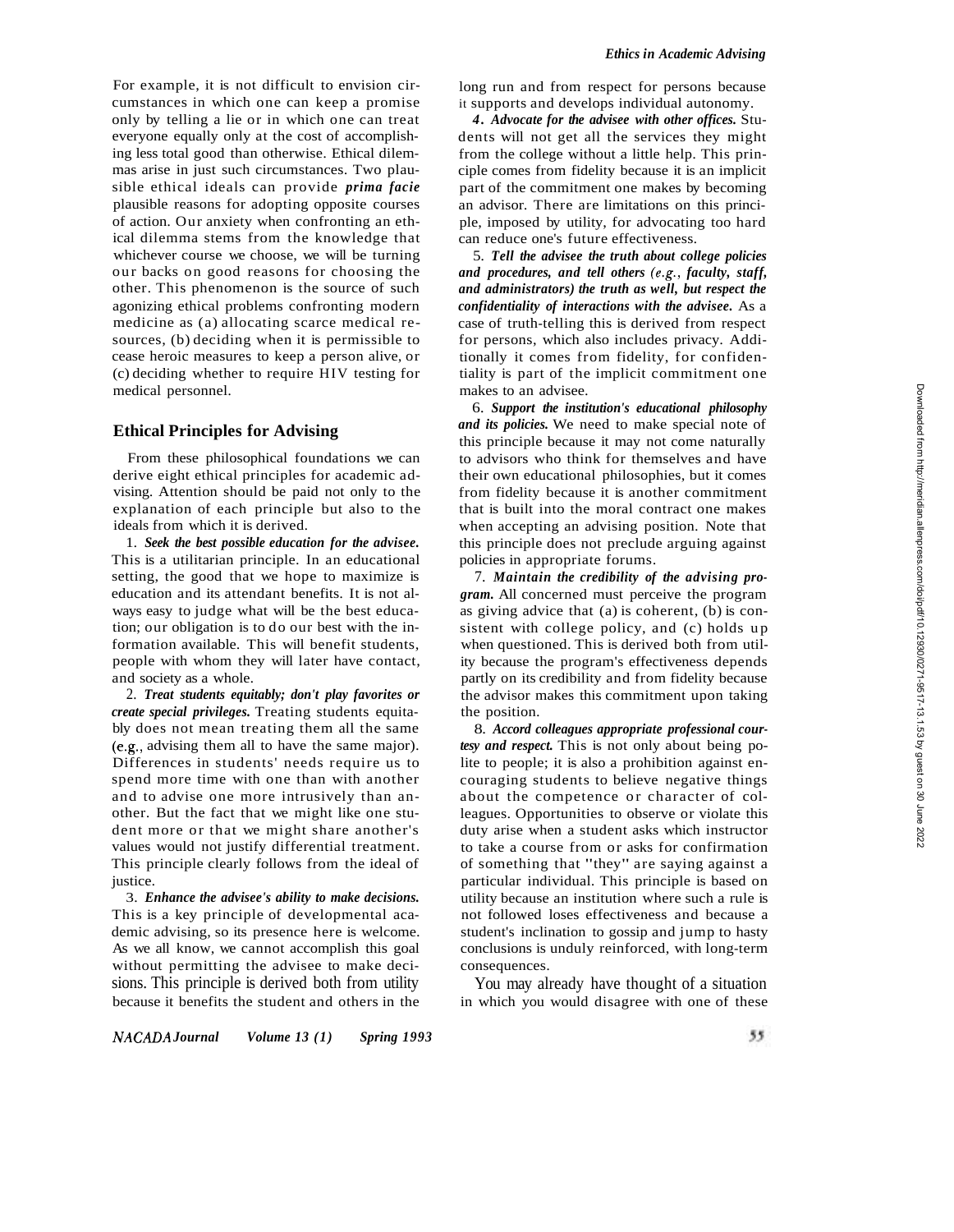### *Marc Lowenstein*  $G$  *Thomas J. Grites*

principles, believing that to obey it would not be ethical. It is not surprising that such situations arise. The principles are inferred from ethical ideals, which create only *prima facie* duties that can conflict with each other. A *fortiori* the same will be true of the ethical principles. How the dilemma of Sally O'Mally arises from this fact is shown below.

First, note this argument on behalf of the proposed principles. They provide useful guidance to academic advisors who wish to act ethically. Moreover, they inherit philosophical legitimacy from the ideals from which they are derived. Accordingly, advisors who adopt these principles and apply them thoughtfully and honestly will generally be acting ethically.

It is worth noting that the ideals and principles help to explain what is wrong with some practices that are clearly unethical in academic advising. The advisor who fails to keep appointments with students is failing (a) in fidelity, (b) in striving for the best possible education for advisees, and (c) in maintaining the program's credibility. The advisor who doesn't keep well informed about rules and requirements will not be able to give advisees the truth they need to make decisions. The advisor who spends more time with female students he finds attractive is failing to treat students equitably, as is the advisor who gives more encouragement to students who share her political philosophy. And even though students often prefer it, the advisor who provides a quick signature without discussing course selections is failing to enhance the advisee's decision-making ability.

We mention these examples not because there is a need to prove that such advisors are unethical but because readers may find that congruence between the proposed principles and their own ethical judgments adds credibility to the principles. That credibility may then carry over to cases where the ethical verdict is not so obvious. This is analogous to the way a scientific hypothesis gains acceptance by its ability to explain known facts and may then be used to predict phenomena not yet observed.

# **Applying the Principles**

A review of the Sally O'Mally case will show what light the principles shed on the problem she poses for her advisor. There are ethical grounds for informing Sally of her right to appeal. To begin with, if an avenue of appeal is open to one student, such as Robby, it should be open to all students similarly situated (Principle 2). Although differences among students may justify different treatment, this case did not indicate that such difference are present. Different levels of assertiveness or street smarts, for example, would not be ethically relevant, nor should Sally suffer for having a more scrupulous advisor than another student has. Moreover, to withhold from Sally the information that an appeal is possible would be dishonest (Principle 5) and would detract from her ability to decide whether to seek the appeal, a decision she has a right to make (Principle 3).

But there are arguments on the other side as well. The advisor might believe that the decision Sally would be disposed to make is educationally wrong and will be marginally harmful to her and her future associates, so there is reason to try to preclude Sally's making it (Principle 1).

Further, given the student grapevine, Sally's using this loophole will increase the probability that others will, too. This would be bad in light of the advisor's commitment to the quality of education (Principle l), the obligation to uphold the institution's philosophy and policies (Principle 6), and the obligation to maintain the credibility of the advising program (Principle 7). On top of that, Sally's decision would also increase the likelihood that students at large would seek other loopholes, and this is problematic for the same reasons. (The seriousness of these objections depends partly on the nature of the requirement Sally seeks to avoid but not entirely, for any waiver has some effect on the firmness of all requirements.)

Next, the fairness principle that seemed to be a reason for informing Sally may actually backfire. She should indeed have the same opportunity that Robby had. But her case must also be compared with those of the numerous students who have met the requirement, either because they never thought to question it or because they were convinced of its wisdom. Is it fair for Sally to avoid the requirement if they did not? What difference between Sally and these students is ethically relevant (Principle 2)?

Finally, another consideration may cut either way. Circumventing the rules to compensate for earlier irresponsibility may encourage Sally to see this as a desirable way to reach other goals. This could lead her to seek other unwarranted advantages (Principle 2) or to engage in antisocial behavior (Principle 1, and utility in gener- al). On the other hand, one might argue that

*NACADA Journal Volume I3 (I) Spring 1993*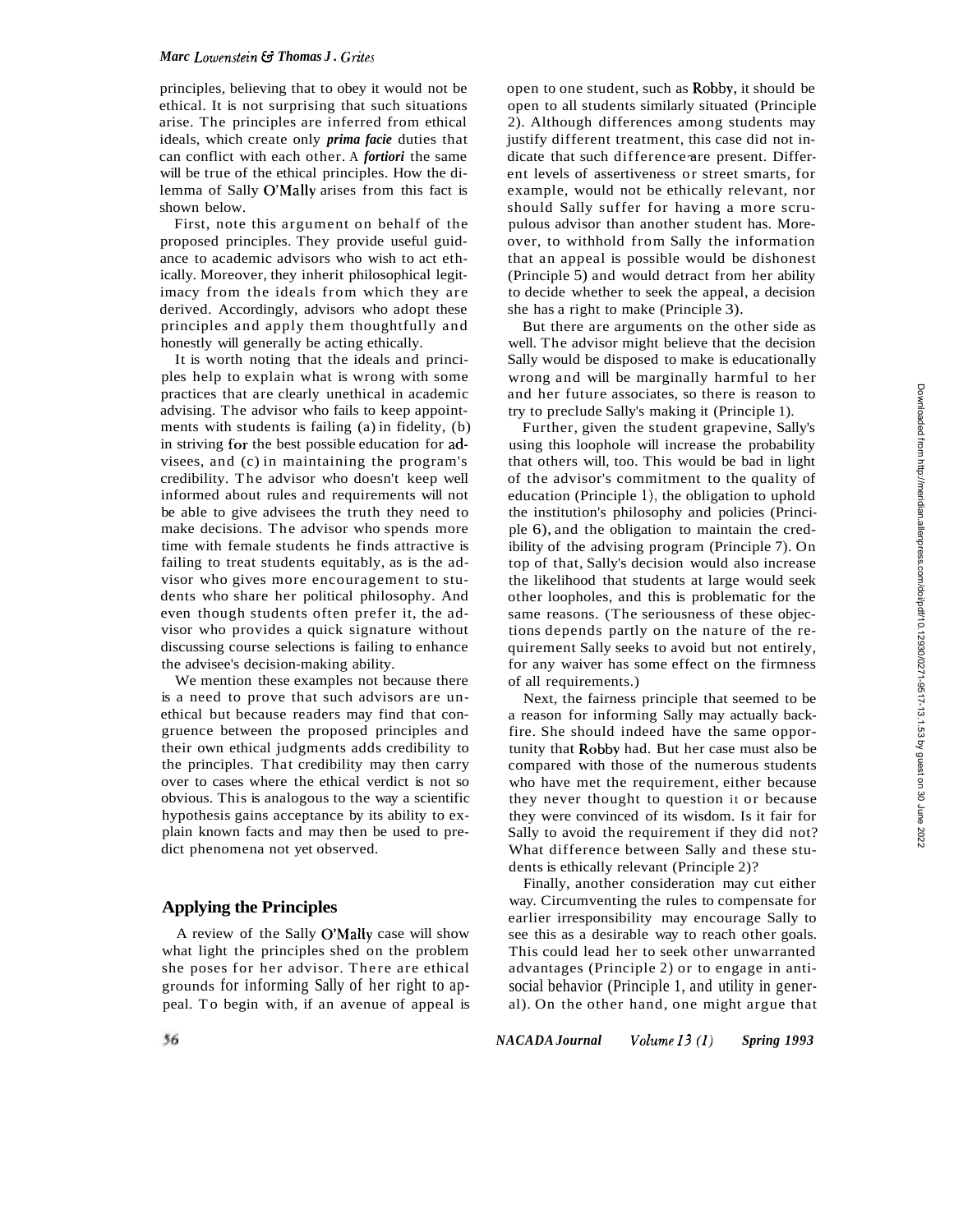this is desirable, as it will better equip Sally to succeed in a highly competitive world.

What, then, should the advisor do? The decision should not be made by simply counting the number of principles cited on each side and sion should not be made by simply counting the<br>number of principles cited on each side and<br>going with the greater—though that may be a<br>starting point. Neither is it possible to rank the starting point. Neither is it possible to rank the principles in order of importance so that one argument will neatly trump another. It would be better, because all the arguments have at least some legitimacy, to find a way to live up to all of the duties. In this case that may be possible.

The advisor can inform Sally of the appeal procedure (thus telling the truth and giving her an opportunity to decide on a course of action). But the advisor need not recommend the appeal, engaging Sally instead in a serious discussion in which the reasons for not appealing are made clear. By walking her through this process, the advisor may do more to enhance her decision-making ability than by leaving her on her own and, at the same time, may avoid the potential bad consequences of an appeal.

One might object that this solution will not work if Sally is an incorrigible who will be out the door on the way to the dean's office before the advisor has finished a sentence. Granted. But if that is what Sally is like, many of the undesirable consequences have already occurred, so having told her is not such a disaster after all.

The resolution proposed for Sally's case is a compromise, a middle ground. Not all dilemmas will be resolvable by splitting the difference. But what recommends this resolution is that it tries to obey all of the principles that bear on the case to the extent possible. The ethical advisor may not always be able to achieve this type of compromise; in some cases a valid principle will have to be disobeyed. Shortly, some help will be offered for situations of that sort as well.

#### **Additional Case Studies**

### *Louis* **Lane**

Louis Lane is one of your new advisees. He describes his new, positive attitude toward school, indicating that he has never really taken education seriously at his previous colleges. As you have only one transcript for him, you inquire about these other experience~He informs you that he never bothered to indicate his first school because he failed or withdrew from all his classes and wouldn't get credit anyway.

You realize that your institution's application requires information about and transcripts from

all previously attended colleges and that students sign a pledge that the application is complete and accurate. You also are aware that Louis would probably have been denied admission if his previous record had been known. The campus conduct code permits dismissal for falsifying an admissions application. What should you do?

The immediate question is whether you are ethically obligated to report Louis's history to the admissions office. Doing so is dictated by Principle 6 (supporting the institution's policies). It is also supported by Principle 2 (equity) for if Louis gets away with his actions, he gains an unwarranted advantage over those students who applied with similar or even better records and were turned down. If you don't report Louis, you may become complicit in an act of dishonesty, violating Principle 5, but this argument is mitigated by the fact that you may be obligated to treat your conversation as confidential.

Yet here is Louis before you, brimming with enthusiasm. Principle 1 tells you to try to get him a good education, and he seems bright and motivated enough to take advantage of the education your institution offers. If you report him, he may be dismissed and an opportunity lost. And he'll have still another transcript that shows failure.

Interestingly, Principle 7 (credibility) seems to cut both ways. Reporting Louis's case to admissions supports your credibility with them and perhaps with other campus offices, but that action may diminish the trust students place in your program.

It appears that Louis did not intentionally falsify his application to gain unfair advantage but did so out of a naive supposition that his previous experience didn't matter. This fact, supposing that it is one, helps to tilt us toward a course of action that will keep Louis in school. Though the relevance of Principle 2 (equity) is unquestionable, it would weigh more heavily with us if Louis had been trying to get away with something.

After explaining the problem to Louis (which is required in any case), we would try to nudge him toward a decision to confess voluntarily to admissions (Principle 3). At the same time we would promise to support vigorously his appeal to be kept in school and to get his professors behind this effort as well (Principle 4). This approach also preserves advising program credibility.

In this approach it was not possible (as it was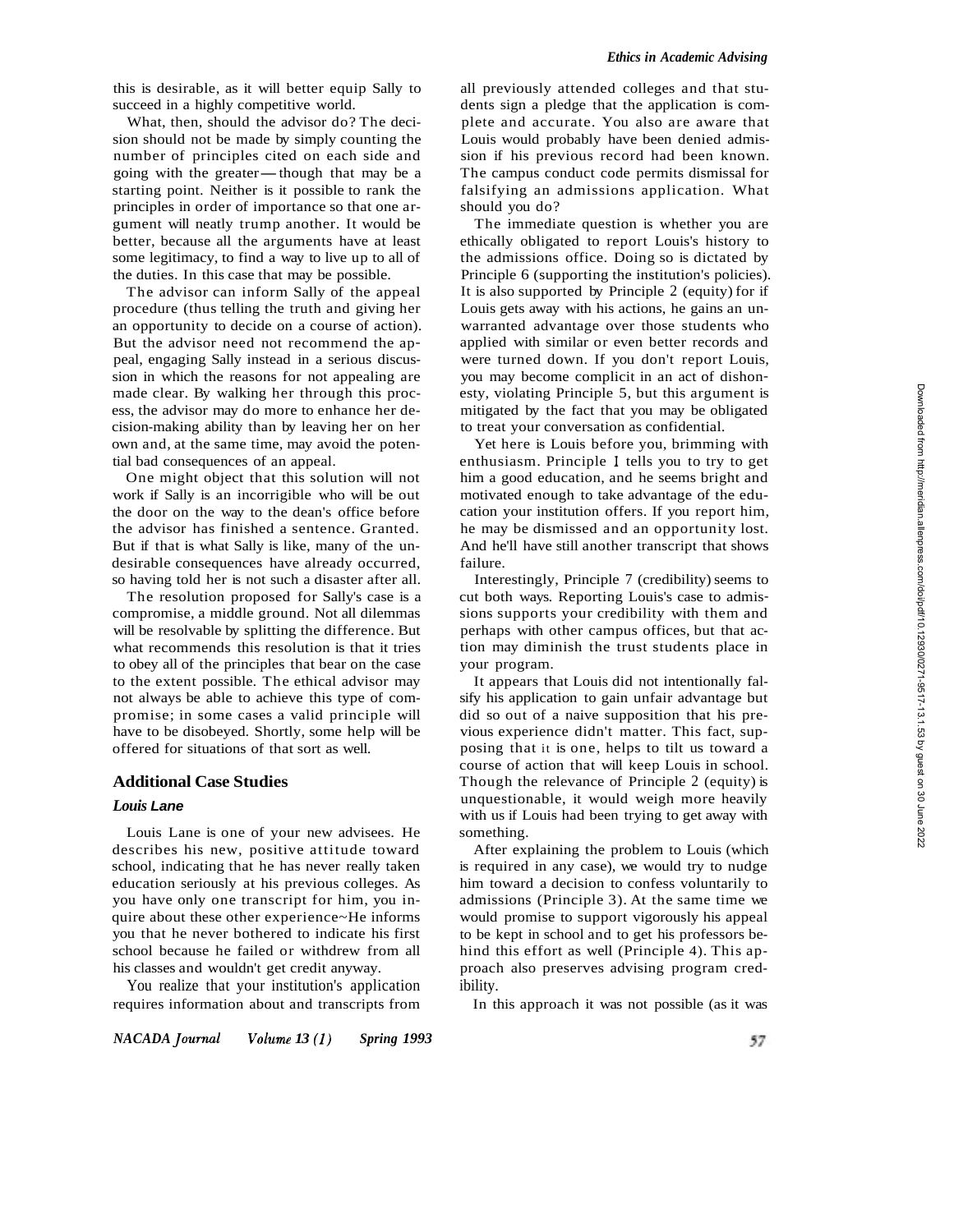in Sally's case) to honor all the principles involved. In particular, if I.ouis stays in school it seems that Principle 2 has to be violated. It appears that any solution to this dilemma will violate some ethical principle. This is a characteristic of many dilemmas. Note, now, a strategy that was implicit in deciding what to do: to improve perspective the present case was compared to another (i.e., one involving intentional falsification). Doing so made it easier to judge pared to another (i.e., one involving intentional<br>falsification). Doing so made it easier to judge<br>the relative weight of the principles at stake—in<br>this case it seemed best to deemphasize the prin this case it seemed best to deemphasize the principle of justice.

So far two strategies have been employed in dealing with dilemmas. The first is to honor all the principles at stake to the extent possible. The second is to compare the case at hand with others that differ in small but potentially important ways. These cases might be actual ones, if we happen to know of any, or hypothetical, as happened here. It doesn't matter, for either type can serve as well in a thought experiment.

Both strategies have in common that the first step toward employing them is to clarify what principles are involved in a particular case.

### *Phil Phorge*

You have just received the registrar's copy of a course withdrawal for Phil Phorge, your advisee. You notice that the signature on the form is not yours, and indeed you don't recall discussing this situation with Phil. This is not his first such incident, and the grapevine says that students do it all the time. In fact you disagree with the required-signature policy because you think it distorts the purpose of advising.

You have to decide what to do with the information in your hands. You can ask the registrar to void the withdrawal, thereby almost insuring an F in the course, as Phil likely could not make up the missed work. You can also refer his case to the Campus Hearing Board, which could choose from a variety of sanctions, including expulsion and an academic dishonesty notation on Phil's permanent record. You can choose both or neither of these options. You may feel (especially because you disagree with the signature policy) that the consequences of turning Phil in are more harsh than his offense warrants, even though it is unquestionably an offense.

This resembles Louis's case not only because the student's failure to be truthful created the situation but also because many of the same principles are involved. A full analysis of the case might be redundant, but note some of its features.

Because it is your signature that has been copied, you may feel some personal pique for which you would like to retaliate. This is a natural human reaction, but you need to remember that from the ethical point of view Phil's offense is no more, or less, serious than if the signature he used were someone else's. Feelings stemming from your direct involvement don't bear on whether you should turn Phil in. They do affect your relationship with Phil, though, and it would certainly be appropriate to tell him that you question whether you should remain his advisor under the circumstances. He may learn something useful from that confrontation.

Two features of the case provide footholds for the strategy of comparison. The fact that Phil has done similar things in the past makes his case less like Louis's, for there is no question of naive intent. That may lead you to place more weight on Principle 6; because his intent was not innocent, Phil's case is more the type that the policy was intended to affect.

The notion that students do it all the time raises the question of justice and Principle 2. As in Sally's case, you have a choice. If Phil is punished, he (unfairly?) loses out to all those students who get away with the same offense, whereas if he is not punished, he gains (unfair?) advantage over the more numerous students who abide by the rules. Here again your knowledge that he has sinned before may incline you to interpret Principle 2 as pointing toward seeing Phil punished, whereas if this were his first offense you might judge differently.

# *Mindy Martin and Willie Williams*

Mindy Martin and Willie Williams have separately come for your signature to drop a course, and you have asked each to explain the reasons.

Mindy, who was raised in a fundamentalist and creationist environment, is uncomfortable with the discussion of evolution that is dominating her required general education science course. There simply is no way to avoid the concept of evolution in the work for this course. In addition to the discomfort she feels, she is afraid that she will fail the course. You are aware that Mindy could meet the science requirement through other courses that would not confront her with evolution so forcefully, if they did so at all.

Willie is also uncomfortable with a class. His

*NACADA Journal Volume 13 (1) Spring 1993*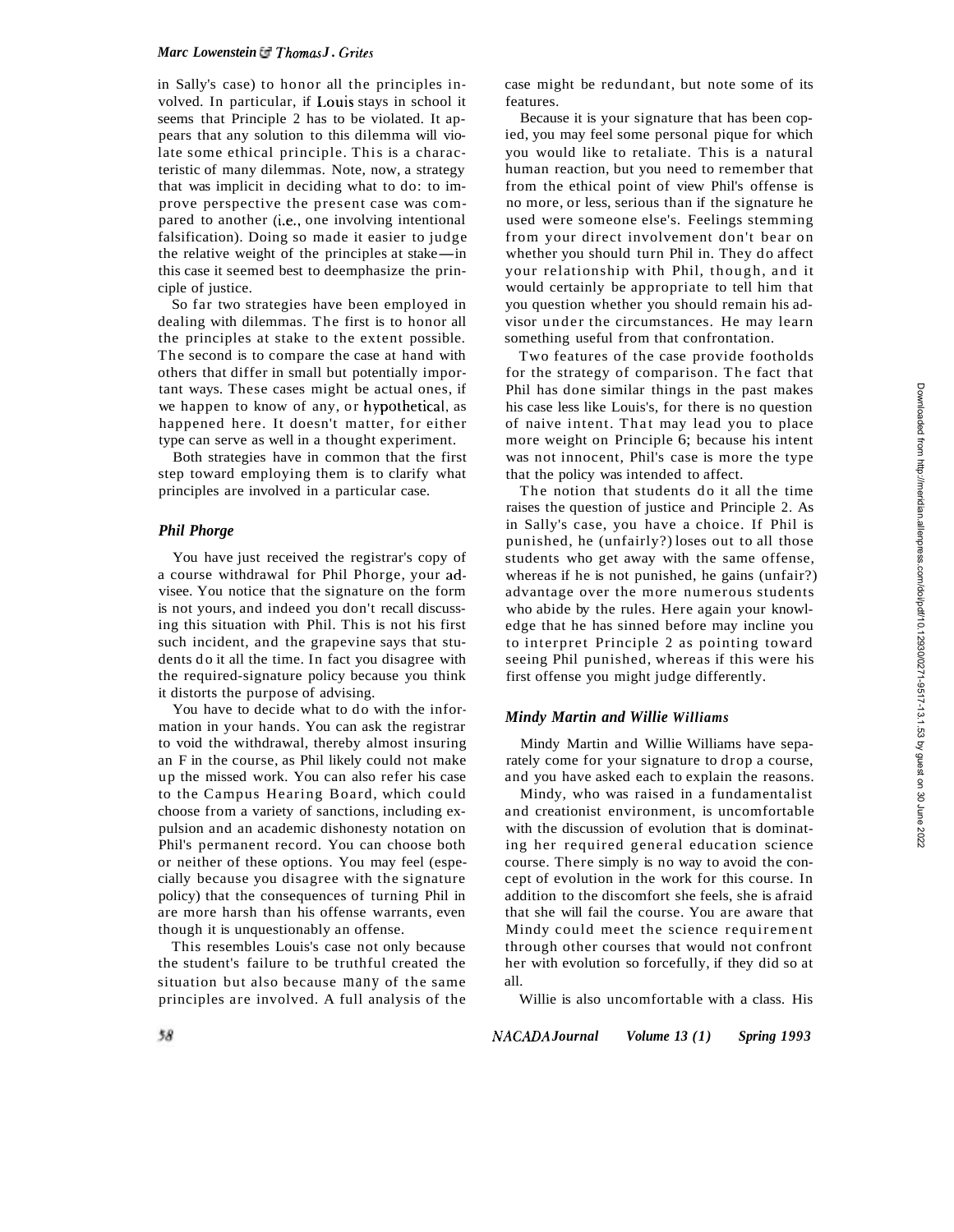political science teacher is an avowed Marxist who, Willie says, not only puts a Marxist slant on all the course material but is also constantly making gratuitous remarks that disparage American society and values and America's role in world history. You know from your own contact that this instructor often overdoes his rhetoric and carries his political statements beyond what the evidence at hand will support. As in Mindy's case, this course is not an absolute requirement. As Willie is an economics major, it satisfies a requirement that he study subjects related to his field, but there are other courses that would do so as well.

You have urged both students to stick with their courses on the grounds that involvement with ideas they don't like will benefit them. Willie, at least, has agreed with this proposition in general, but both students insist that their situations are unbearable. You must now decide whether to sign the drop forms.

Mindy's and Willie's cases present some common features. For both students Principle 3 (autonomy) argues for letting them make the decision as they wish. On the other hand, you feel that it is educationally unsound to let students avoid confronting ideas they happen to find unpleasant; thus Principle 1 argues for encouraging them not to drop. In applying Principle 6, you note that institutional policy does not require keeping them in the classes, but many institutions emphasize the value of broadening one's horizons and wrestling with unfamiliar ideas.

Ultimately, if you are unable to talk Mindy and Willie out of dropping their classes, you probably will decide to sign the drop forms. Refusing to do so is an outright violation of autonomy that is hard to justify if you have had a full discussion of the issues. And the alternative courses that the students will take are presumably not bad ones.

There is some more general advice about ethical reasoning in the thinking behind this conclusion. In this situation it seemed necessary to violate either Principle 1 or the students' autonomy. The violation of Principle 1 would be serious but not a disaster: In taking an alternative course Willie will lose little; Mindy will lose an opportunity to learn about evolution, but given her dogmatism it is unlikely she would have learned much anyway. On the other hand, the violation of autonomy would have been absolute and unmitigated. This difference suggests another strategy for resolving dilemmas: Try to identify differences in the extent or degree of the violations of conflicting principles that make one violation less problematic than another.

### **Recapitulation**

To summarize, in addressing an ethical problem in academic advising:

1. Adopt the ethical point of view. Distance yourself from whatever personal stake you have and look at the situation disinterestedly.

2. Apply the ethical ideals and ethical principles for academic advising to determine what action they indicate.

3. If a conflict arises, with different principles dictating incompatible solutions:

- a. seek a way of honoring each of the conflicting principles to some extent,
- b. compare the case at hand with other (real or imaginary) cases that differ in small ways to identify salient features and determine which principles seem more acceptable to disobey, and
- c. in comparing prospective solutions, each of which will violate an ethical principle, try to identify differences in the extent or degree of violation such that one seems less problematic.

### **Ethics and Law**

"What should I do in this situation?" may sometimes be ambiguous, for it does not specify whether it is asking about legal obligations or ethical duties. Fortunately, the two types of obligations often coincide. This is no accident, for laws often mandate what is deemed morally right. But law and ethics are not guaranteed to coincide. There are unjust laws; hence there are circumstances in which the law dictates a course of action that is ethically wrong.

Even without identifying such conflicts, *legal*  and *ethical* do not mean the same thing. Actions are legal or illegal because of the actions of legislators, public officials, and judges: they are ethical or unethical independent of any such actions. Often the law has nothing to do with ethics (e.g., setting the date when a legislative term begins). Conversely, ethical dilemmas often have nothing to do with the law because the alternatives are all legal. Still another difference lies in the fact that in law we want only to avoid doing what is prohibited, whereas in ethics we want to choose the best from among all the possible alternatives.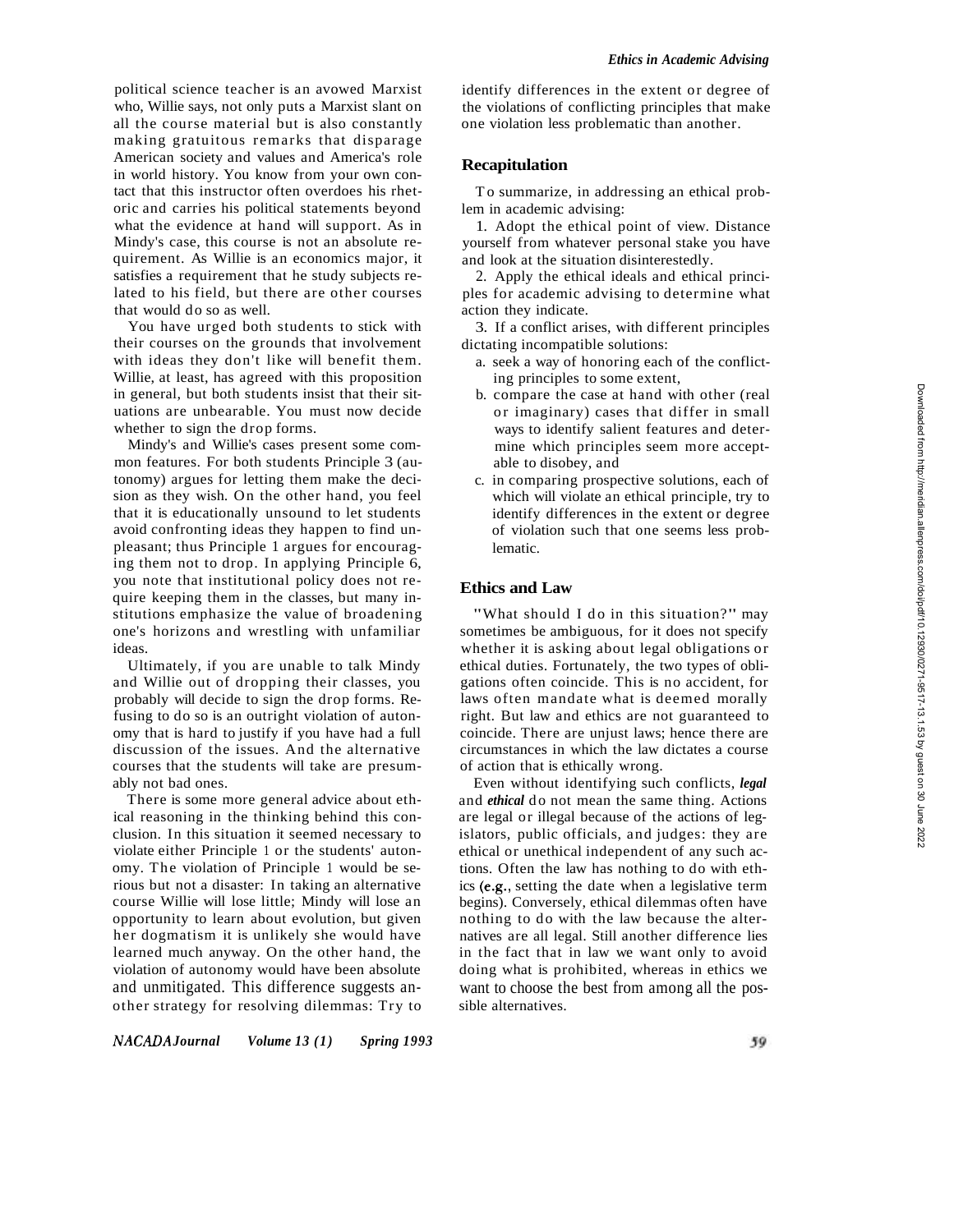#### *Marc Lowenstein U Thomas J. Grites*

It is important to be aware of these differences. One's thinking about an ethical problem can easily become confused if one slips unconsciously into legal reasoning. A legally permissible action may not be the best ethical choice. Conversely it is possible, though rare, for the best ethical solution to be illegal. This is not to say that the law is unimportant but rather that advisors need to (a) be clear on the type of question they are addressing, (b) use appropriate methods for dealing with questions of that type, and (c) upon reaching a conclusion, know which type has been answered and which may remain unresolved.

Law certainly is relevant to ethics. Obedience to and respect for the law makes our behavior predictable and orderly in a way that is beneficial to most people most of the time. But, as with other utilitarian considerations, these can be outweighed in situations where other principles apply. Life raises ethical dilemmas in which the ethical worth of obeying the law conflicts with other ethical values.

Few such occasions will arise in the practice of academic advising, but advisors need to recognize the distinction between law and ethics because they must be aware that to have answered a question in one arena is not necessarily to have avoided a problem in the other. Often (though not always) it is easier to determine what the law dictates than to determine one's ethical duty. In such cases it is tempting to substitute the easier mental exercise for the harder one, and this temptation must be resisted if we are not to deceive ourselves. In particular, if discussion of ethical issues is included in advisor training, trainers need to help advisors avoid falling into this trap.

#### **A Code of Ethics for Academic Advising?**

Recently discussion has increased regarding the desirability of a code of ethics for academic advisors. The set of ethical principles proposed in this article has not been labeled a code of ethics. This omission is deliberate and warrants explanation.

To begin with, such a designation would be premature. There has not yet been time or opportunity for others to suggest revisions or additions. A code of ethics should represent the consensus of a substantial number of people.

Moreover, as a code of ethics becomes official through adoption by a professional association, it carries the authority of that association. It may seem binding to members just because they must agree to it as a condition of membership, but to practitioners not affiliated with the association it may have no significance at all. The principles proposed here, by contrast, are intended to apply to all advisors.

(NACADA has taken a step toward a code of ethics in adopting the 1988 "Standards and Guidelines" developed by the Council for the Advancement of Standards for Student Services/Development Programs. Although these standards address some issues discussed above, they do not purport to be a comprehensive code of ethics.)

There is a more important reason, though, for not offering a code of ethics. The model presented here of how ethics works differs from the way ethics would work were it based on a code. A code would sdggest that advisors were in possession of a mechanical formula for doing right: "Follow these rules, and you're being an ethical advisor." Actually obeying the code would sometimes require an effort, but discovering one's ethical duty when a code is available seems pretty straightforward.

As pictured in this article, ethics works rather differently from a code-based model. Ethical ideals and principles are important, indeed they are essential to making decisions that will stand intellectual scrutiny. But they are, as emphasized, *prima facie* rather than absolute rules. They are just the starting point for a process that (a) can demand much more creativity and wisdom than are needed merely to follow a formula and (b) tends to produce less certainty of its results. It is possible that with a code of ethics advisors might fail to see this process as an integral part of being ethical.

However this consequence may not be inevitable. Aware of the pitfalls, those who write and publicize a code perhaps can avoid falling into them. The act of writing the code will heighten the ethical sensitivities of its authors. The code could also be useful in calling advisors' attention to the importance of ethics, an accomplishment that shouldn't be belittled at this stage. It might also help lead them to take the ethical point of view or at least to act as if they did.

We are writing, though, with a more ambitious goal in mind: for all academic advisors to be (a) engaged in thinking through the ethical problems they face and (b) equipped with the tools they need for that process. This will take training and practice. Presenting advisors early in their training with a written code of ethics